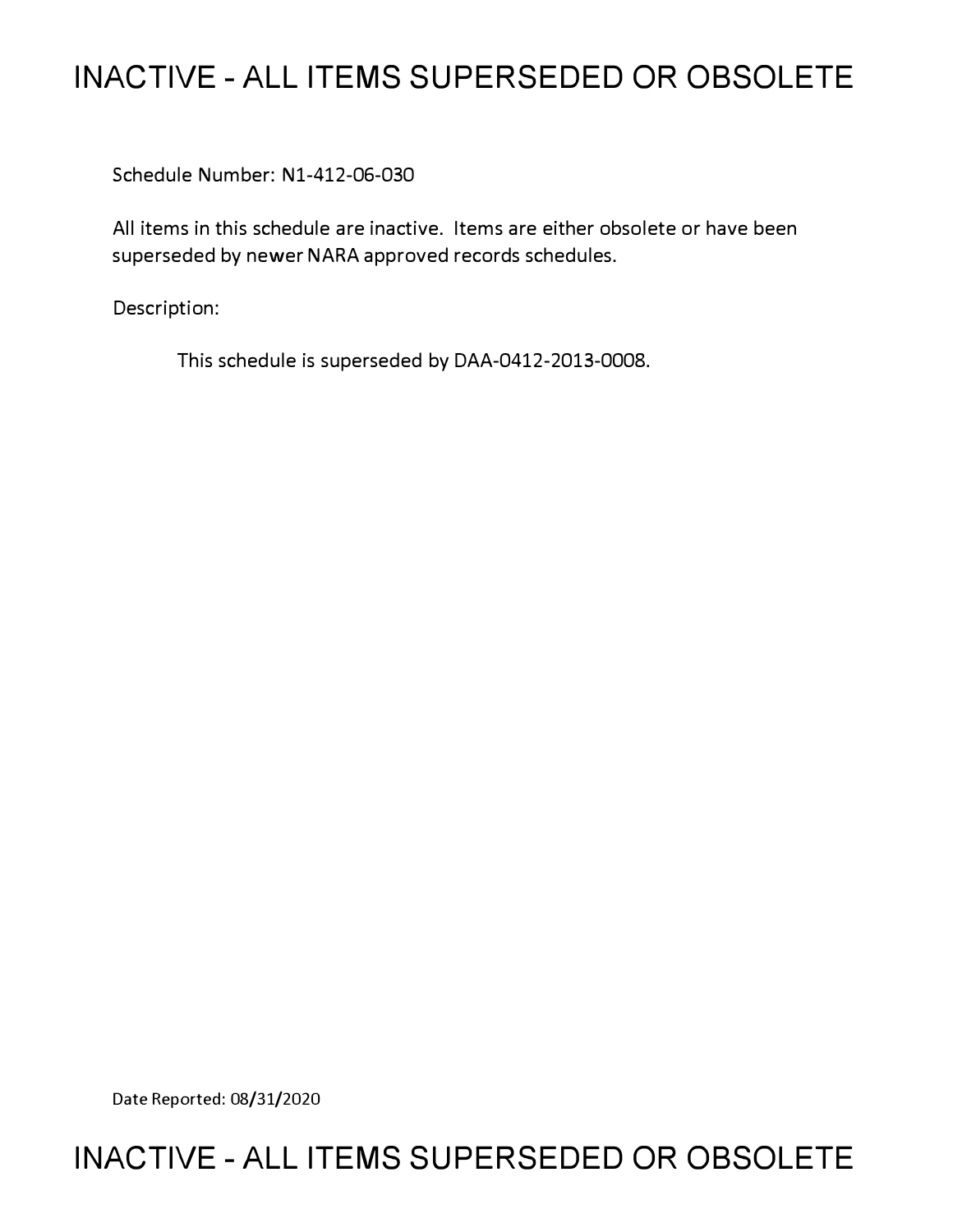| <b>REQUEST FOR RECORDS DISPOSITION AUTHORITY</b>                                                                                                                                                                                                                                                                                                                                                                                                                                                                                                  |               |                                                                            |              |              | <b>JOB NUMBER</b>                                                                                                            | $701 - 412 - 06 - 30$                       |                                    |  |
|---------------------------------------------------------------------------------------------------------------------------------------------------------------------------------------------------------------------------------------------------------------------------------------------------------------------------------------------------------------------------------------------------------------------------------------------------------------------------------------------------------------------------------------------------|---------------|----------------------------------------------------------------------------|--------------|--------------|------------------------------------------------------------------------------------------------------------------------------|---------------------------------------------|------------------------------------|--|
| To: NATIONAL ARCHIVES and RECORDS ADMINISTRATION (NIR)<br>WASHINGTON, DC 20408                                                                                                                                                                                                                                                                                                                                                                                                                                                                    |               |                                                                            |              |              | 7/20/2006<br><b>DATE RECEIVED</b>                                                                                            |                                             |                                    |  |
| 1. FROM (Agency or establishment)                                                                                                                                                                                                                                                                                                                                                                                                                                                                                                                 |               |                                                                            |              |              | <b>NOTIFICATION TO AGENCY</b>                                                                                                |                                             |                                    |  |
| U.S. Environmental Protection Agency                                                                                                                                                                                                                                                                                                                                                                                                                                                                                                              |               |                                                                            |              |              |                                                                                                                              |                                             |                                    |  |
| 2 MAJOR SUBDIVISION                                                                                                                                                                                                                                                                                                                                                                                                                                                                                                                               |               |                                                                            |              |              |                                                                                                                              |                                             |                                    |  |
| Office of Water                                                                                                                                                                                                                                                                                                                                                                                                                                                                                                                                   |               |                                                                            |              |              | In accordance with the provisions of 44 U.S.C.<br>disposition<br>3303a,<br>the<br>request,<br>including                      |                                             |                                    |  |
| <b>3 MINOR SUBDIVISION</b>                                                                                                                                                                                                                                                                                                                                                                                                                                                                                                                        |               |                                                                            |              |              | amendments, is approved except for items that may<br>marked Adisposition not approved≅ or<br>be<br>Awithdrawn≅ in column 10. |                                             |                                    |  |
| 4 NAME OF PERSON WITH WHOM TO CONFER<br>5 TELEPHONE                                                                                                                                                                                                                                                                                                                                                                                                                                                                                               |               |                                                                            |              |              | <b>DATE</b><br>ARCHIVIST OF THE UNITED STATES                                                                                |                                             |                                    |  |
|                                                                                                                                                                                                                                                                                                                                                                                                                                                                                                                                                   | John B. Ellis |                                                                            | 202-566-1643 |              | polos los<br>Un Bout                                                                                                         |                                             |                                    |  |
| I hereby certify that I am authorized to act for this agency in matters pertaining to the disposition of its records and that the records<br>proposed for disposal on the attached $\frac{3}{2}$ page(s) are not now needed for the business of this agency or will not be needed after the<br>retention periods specified; and that written concurrence from the General Accounting Office, under the provisions of Title 8 of the<br>GAO manual for Guidance of Federal Agencies,<br>is not required;<br>has been requested.<br>is attached; or |               |                                                                            |              |              |                                                                                                                              |                                             |                                    |  |
| SIGNATURE OF AGENCY REPRESENTATIVE<br><b>DATE</b>                                                                                                                                                                                                                                                                                                                                                                                                                                                                                                 |               |                                                                            |              | <b>TITLE</b> | $11L - E. EIL$                                                                                                               |                                             |                                    |  |
|                                                                                                                                                                                                                                                                                                                                                                                                                                                                                                                                                   |               | John B Ellis                                                               |              |              | Agency Records Officer                                                                                                       |                                             |                                    |  |
| 7 Item<br>No.                                                                                                                                                                                                                                                                                                                                                                                                                                                                                                                                     |               | 8. DESCRIPTION OF ITEM AND PROPOSED DISPOSITION                            |              |              |                                                                                                                              | 9. GRS OR SUPERSEDED<br><b>JOB CITATION</b> | 10 ACTION TAKEN<br>(NARA USE ONLY) |  |
|                                                                                                                                                                                                                                                                                                                                                                                                                                                                                                                                                   |               | EPA 232 Waste Water Construction and State<br><b>Revolving Fund Grants</b> |              |              |                                                                                                                              | NC1-412-85-25/5C                            |                                    |  |
|                                                                                                                                                                                                                                                                                                                                                                                                                                                                                                                                                   |               |                                                                            |              |              |                                                                                                                              |                                             |                                    |  |
|                                                                                                                                                                                                                                                                                                                                                                                                                                                                                                                                                   |               |                                                                            | DWME,        |              |                                                                                                                              | STANDARD FORM SF 115 (REV. 3-91)            |                                    |  |
| 115-109                                                                                                                                                                                                                                                                                                                                                                                                                                                                                                                                           |               |                                                                            |              |              |                                                                                                                              | Prescribed by NARA 36 CFR 1228              |                                    |  |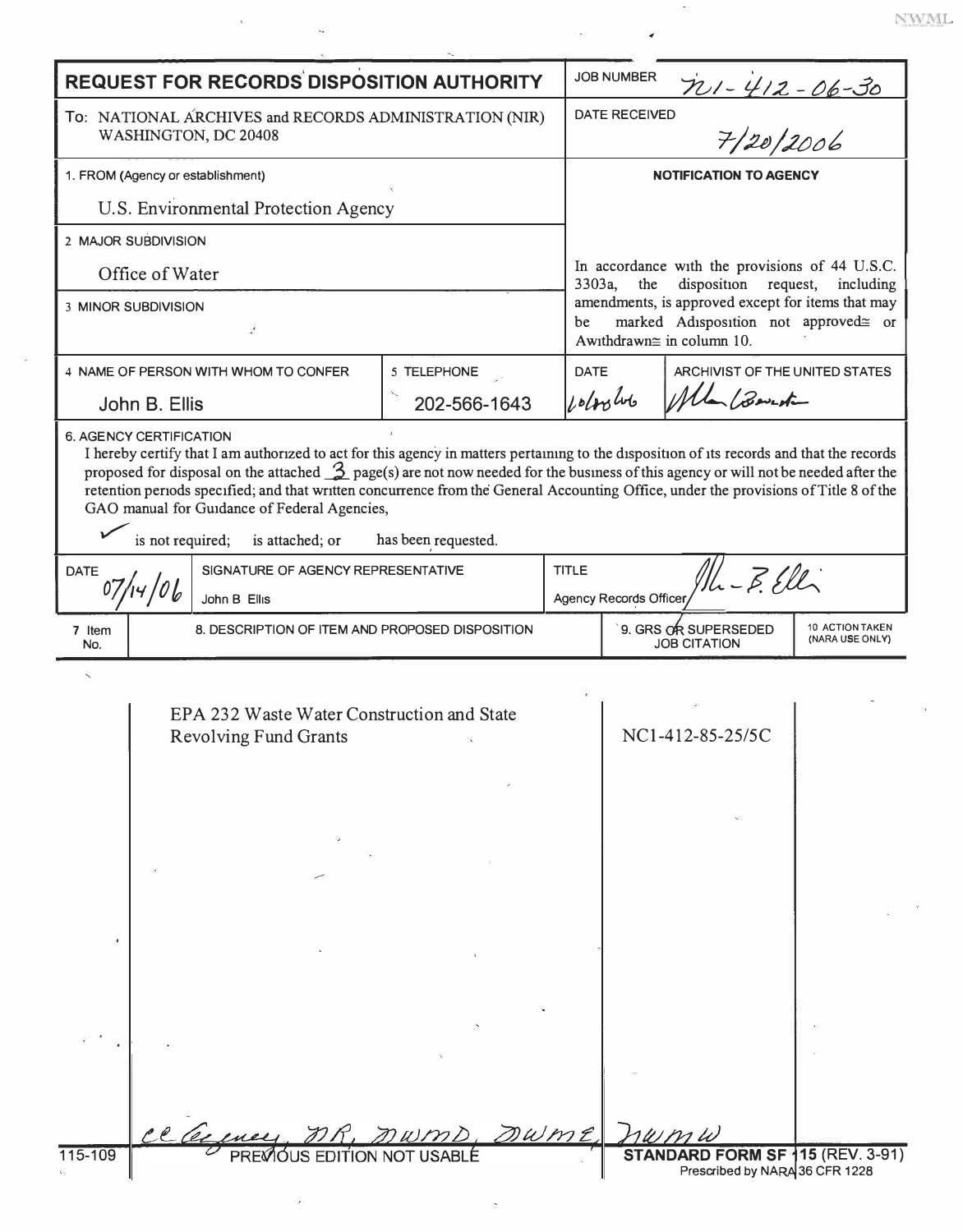$\mu$ . EPA Records Schedule 232 - V<sup>-</sup> te Water Construction and State Revolving Fund Grants Page 1 of 3

**This schedule is in development. It may not be used to retire or destroy records. If you have any questions, please contact the'Records Help Desk.** 

## **EPA Records Schedule 232**

**Status:** Development, 06/27/2006

**Title:** Waste Water Construction and State Revolving Fund Grants

**Program:** Water

**Applicability:** Agency-wide

**Function Code:** 205 - Federal Financial Assistance

#### **NARA Disposal Authority:**

This schedule authorizes the disposition of the record copy in any media (media neutral). Records designated for permanent retention must be transferred to the National Archives in accordance with NARA standards.

• Pending

#### **Description:**

Contains documents pertaining to the administration of waste water construction and state revolving fund grants to states, municipalities, inter-municipal or interstate agency for the construction of publicly owned treatment works. Specific types of documents include documentation of significant actions and decisions, justification, cost estimates, scope of work, correspondence, applications, pre-award reviews, funding decisions, award documentation, 'commitment notices, audit records, status reports, and other records related to administration of the program.

Excludes: Final products and deliverables are scheduled as EPA 258.

#### **Disposition Instructions:**

**Item a:** Record copy

- Disposable
- Close inactive records upon closeout of the agreement. Destroy 20 years after file break.

**it consists created with word processing and electronic mail applications** 

- Disposable
- Destroy when record copy is captured in a record keeping system.

#### **Guidance:**

Closeout is when the Agency determines all administrative actions, invoices, and required work is

**NWML**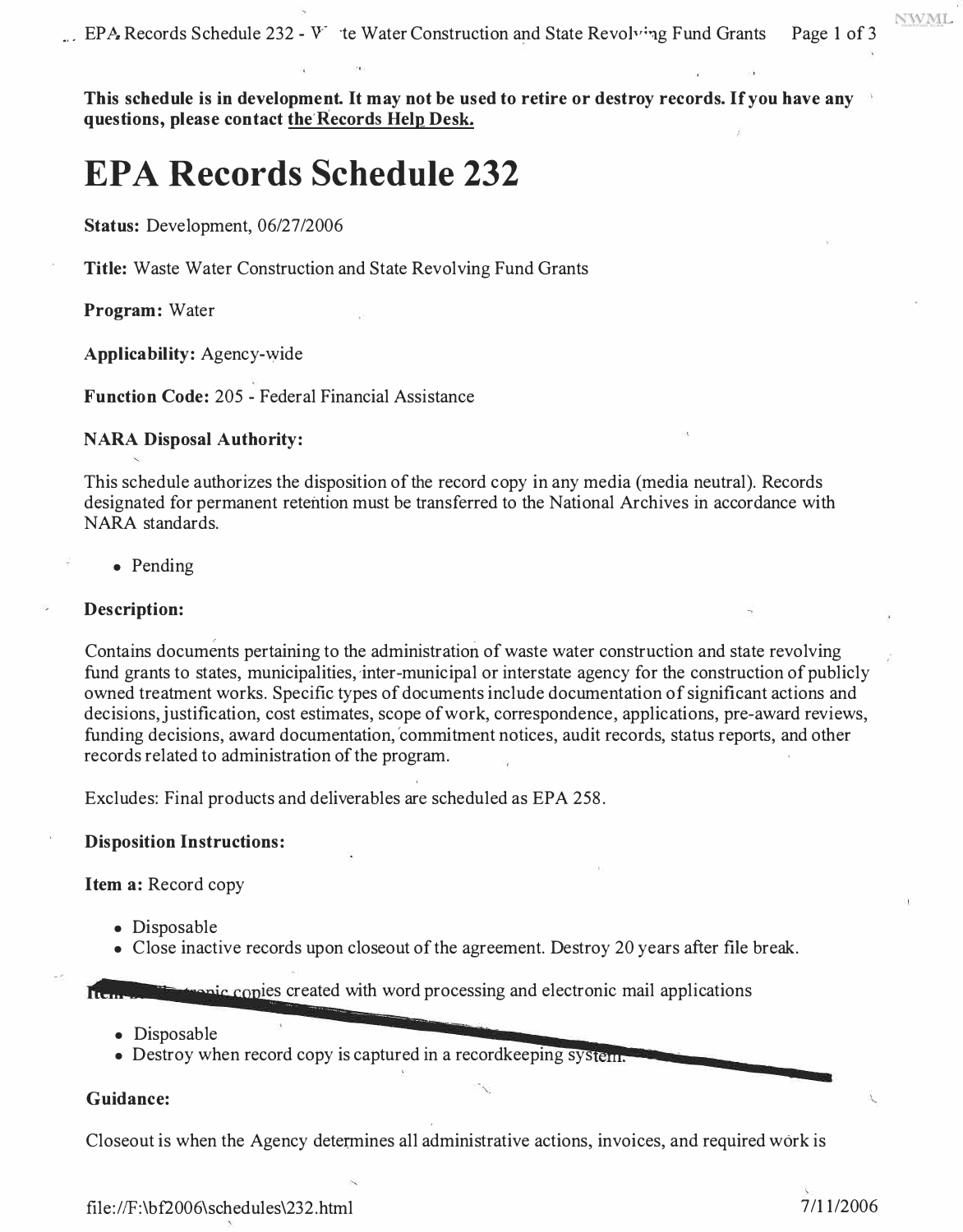EPA Records Schedule 232 - V<sup>\*</sup> te Water Construction and State Revolving Fund Grants Page 2 of 3

completed (submission of the final expenditure report, SF 271 - Outlay Report and Request for Reimbursement for Construction Programs, by the recipient) or when the agreement is terminated or annulled and any disputes settled.

In the case of treatment works which are privatized (Executive Order 12803, dated April 30, 1992), documentation needs to be maintained until grant money is repaid or it is determined that no repayment is due.

This schedule provides disposition instructions for the EPA office responsible for administering the grants in item a. Copies of files maintained by other EPA offices are disposable when no longer needed (item b). If specified in the intergovernmental agreement, a state may be responsible for administering the grant or fund and the maintenance and disposition of the records.

If the grant records are maintained by EPA, the following offices and managers are responsible for maintaining a complete record set and for dispositioning documents as designated below:

Grants Management Office (Grants Specialist) - Record copy of applications; reviews and amendments related to the application; administrative review checklist; certifications; agreements and any amendments; award documentation; requests for deviations; stop work orders; documentation relating to termination actions; disputes and appeals, annulments and audits; legal opinions; reimbursement réquests; payment vouchers; financial status reports; and increases and decreases; correspondence and other related documents.

Program Office (Project Officer) - Record copy of documents used for day-to-day technical direction of the grant or interagency agreement such as draft and copies of final products and deliverables; work plans and progress reports; draft documents and comments provided or other records of technical direction. Copies of applications, awards, amendments and other administrative and financial documents.

Grants and agreements that are being audited, appealed, or in any other kind of legal action can not be destroyed until the case is closed. See EPA 680 for the Grant Appeals and EPA 183 for Grant and Other Agreement Oversight.

Final deliverables, products, and reports are covered by EPA 258.

Grants for other programs are scheduled as EPA 001 for Superfund site-specific and EPA 003 for other programs. The Grants Information'and Control System (GICS) is scheduled as EPA 575 and the Integrated Grants Management System (IGMS) as EPA 009.

Specific legal citations include, but are not limited to:

- Clean Water Act, as amended, Section 201, et seq.
- 40 CFR Part 31, 35 Subpart C, D, E, I, J. K
- Executive Order 12803

#### **Reasons for Disposition:**

The disposition instructions have been rewritten as media neutral to allow for maintaining the record copy in EPA's electronic recordkeeping system. The retention has not changed.